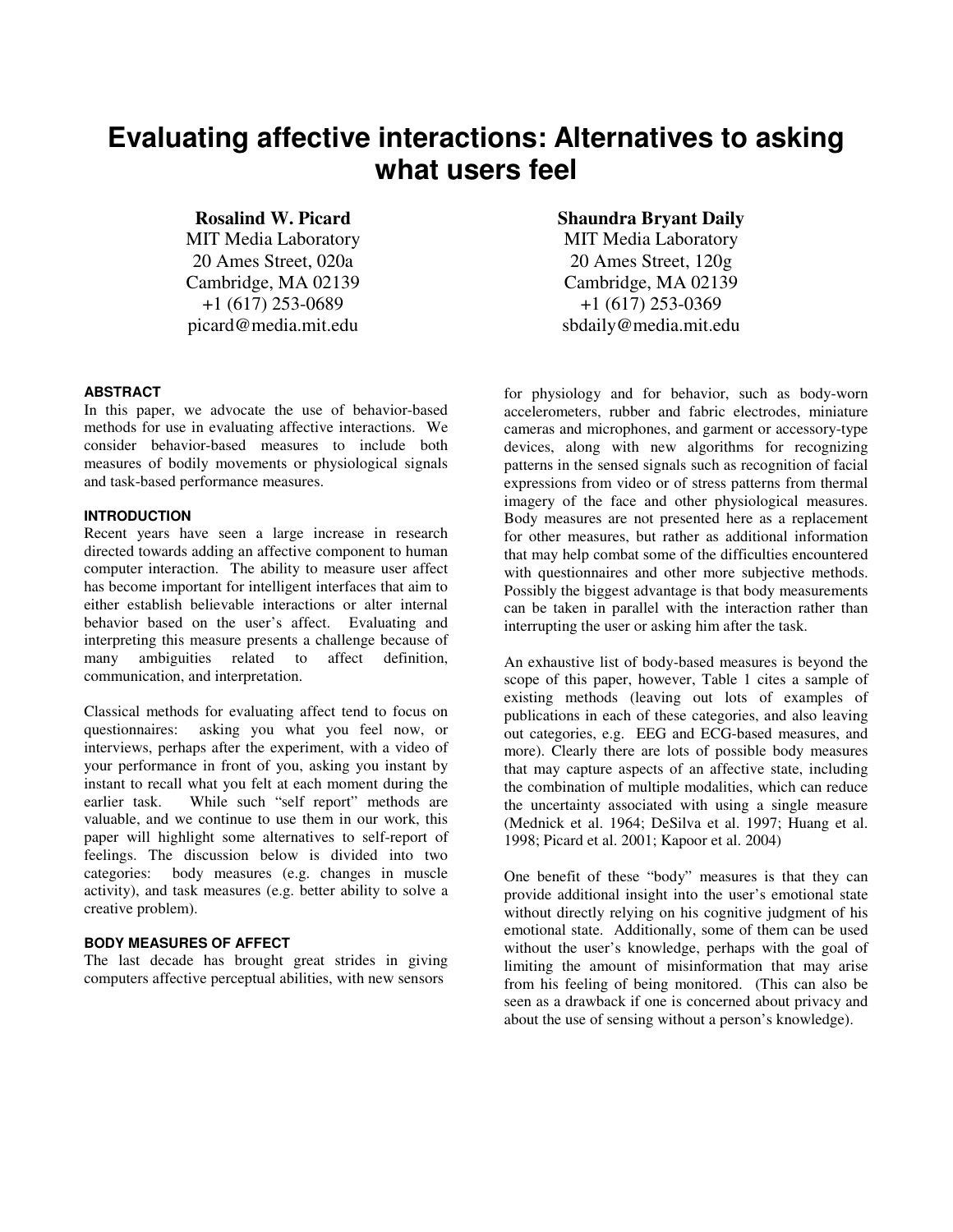| <b>Modality</b>                                                | <b>Sensor</b>                                                                                                             | Is it socially<br>communicated?      | <b>Comments</b>                                                                                                                             |
|----------------------------------------------------------------|---------------------------------------------------------------------------------------------------------------------------|--------------------------------------|---------------------------------------------------------------------------------------------------------------------------------------------|
| <b>Facial Activity</b>                                         | Video (Tian et al. 200; Barlett et al.<br>1999; Donato et al. 1999; Cowie et<br>al. 2001)                                 | Yes                                  | Facial expressions can differ significantly<br>from genuinely felt feelings                                                                 |
|                                                                | IR Video (Kapoor et al. 2003)                                                                                             | Highlights pupils<br>& specularities | Usually works better than ordinary video<br>when head moves (better eye detection)                                                          |
|                                                                | Thermal Video (Pavlidis et al. 2002)                                                                                      | N <sub>0</sub>                       | Being explored to detect stress and other<br>changes related to deception and frustration                                                   |
| Posture Activity                                               | Force sensitive resistors (Smith 2000;<br>Mota &Picard 2003; Tan et al. 2003)                                             | Yes, but not as<br>pressure          | Good results discriminating level of interest<br>in students in computer learning interactions                                              |
| <b>Hand Tension</b><br>& Activity                              | Force sensitive resistors or<br>Sentograph (Clynes 1986; Reynolds<br>2001; Qi &Picard 2002; Dennerlein<br>et al. 2003)    | Varies; depends<br>on gesture        | Can be sensed from handling of mouse,<br>steering wheel, etc., and pressure has been<br>shown to be higher during a frustrating task        |
| Gestural<br>Activity                                           | Electromyogram electrodes (Marrin<br>Nakra &Picard 1998; Dubost<br>&Tanaka 2002)                                          | Visibility varies                    | Shown for expression sensing in conducting<br>music; other gestures largely unexplored<br>w.r.t. expression                                 |
| Vocal<br>Expression                                            | Microphone (Banse & Scherer 1996;<br>Cowie et al. 2001; Ang et al. 2002;<br>Breazeal & Aryananda 2002;<br>Fernandez 2004) | Yes                                  | Most methods are great for discriminating<br>arousal but not for valence; limited to times<br>when user is speaking                         |
| Language and<br>choice of words                                | Text analysis tools (Goertzel et al.<br>2000; Elliott 2002; Liu et al. 2003)                                              | Yes                                  | Can be used with interfaces requiring<br>textual input; promising for valence; trivial<br>to sense scripted dialogue moves                  |
| Electrodermal<br>Activity (a.k.a<br>Galvanic Skin<br>Response) | Electrodes (can also be clothing<br>snaps, metallic fabric, etc.) (Picard $\&$<br>Scheirer 2001)                          | No; except<br>perhaps sweaty<br>palm | Good at detecting changes in arousal but<br>doesn't distinguish positive/negative, and<br>can also be triggered by non-affective<br>changes |

**Table 1. Body-based measures of affect (partial set of examples)**

## **TASK MEASURES OF AFFECT**

A variety of findings have shown ways that affective states tend to influence various behaviors on subsequent tasks. To the extent that such findings are robust, they can be used to indirectly assess aspects of affect that may have been elicited during an interaction. For example, Isen and colleagues (1987) have demonstrated that positive affect can influence the way cognitive material is organized and have shown that this enables broader forms of thinking, and consideration of less typical solutions, which is useful in creative problem solving (Isen 1987). Using a variety of different techniques such as gifts, comical movies, or refreshments, a positive affect state was induced in the study participants. The slightly positive emotional state benefited subjects' performance on tests such as Duncker's (1945) candle task, the Mednicks' Remote Associates Test and medical decision-making with hypothetical patients (Mednick et al. 1964; Isen 1987; Isen 1991). Subjects also better integrated the material presented to them and exhibited an ability to better organize their protocols as compared to a control group (Isen 1991). Also, like Isen, Schwarz has found that a negative affective state corresponds to a higher level of spontaneous causal reasoning, which fosters bottom-up, data driven processing. Therefore, when involved in an analytical task, it may actually help to be in a sad mood (Schwarz 2002).

Recently, this kind of "task measure" was examined to see if exposing users to reading tasks using two different kinds of fonts impacted it. The hypothesis was that people reading a passage written using good typography would perform better on the candle task and on the remote associates test than readers reading the same content presented with poor typography. While the first such study of this kind was small (N=20), the findings were supportive of this hypothesis (Larson &Picard 2005).

The typography study also examined another indirect task assessment method that we think is of increasing interest for assessing affect. This measure involves asking somebody "how long do you think you spent on that task?" and, its ratio to the actual time spent is known as subjective duration assessment (Czerwinski et al. 2001). Using this measure (of how long they thought they were working on the task before they were interrupted, vs. how long they really were working on it) it has been shown that difficult tasks tend to be overestimated in duration while easy tasks are underestimated in duration. We hypothesize that this measure might also be related to frustration, which predicts it would also be influenced by task difficulty and by other factors such as time pressure and irritating aspects of the task. In two separate typography studies, this measure was found to be significant ( $p < 0.05$ ), each study with N=20: In both studies, subjects using the good typography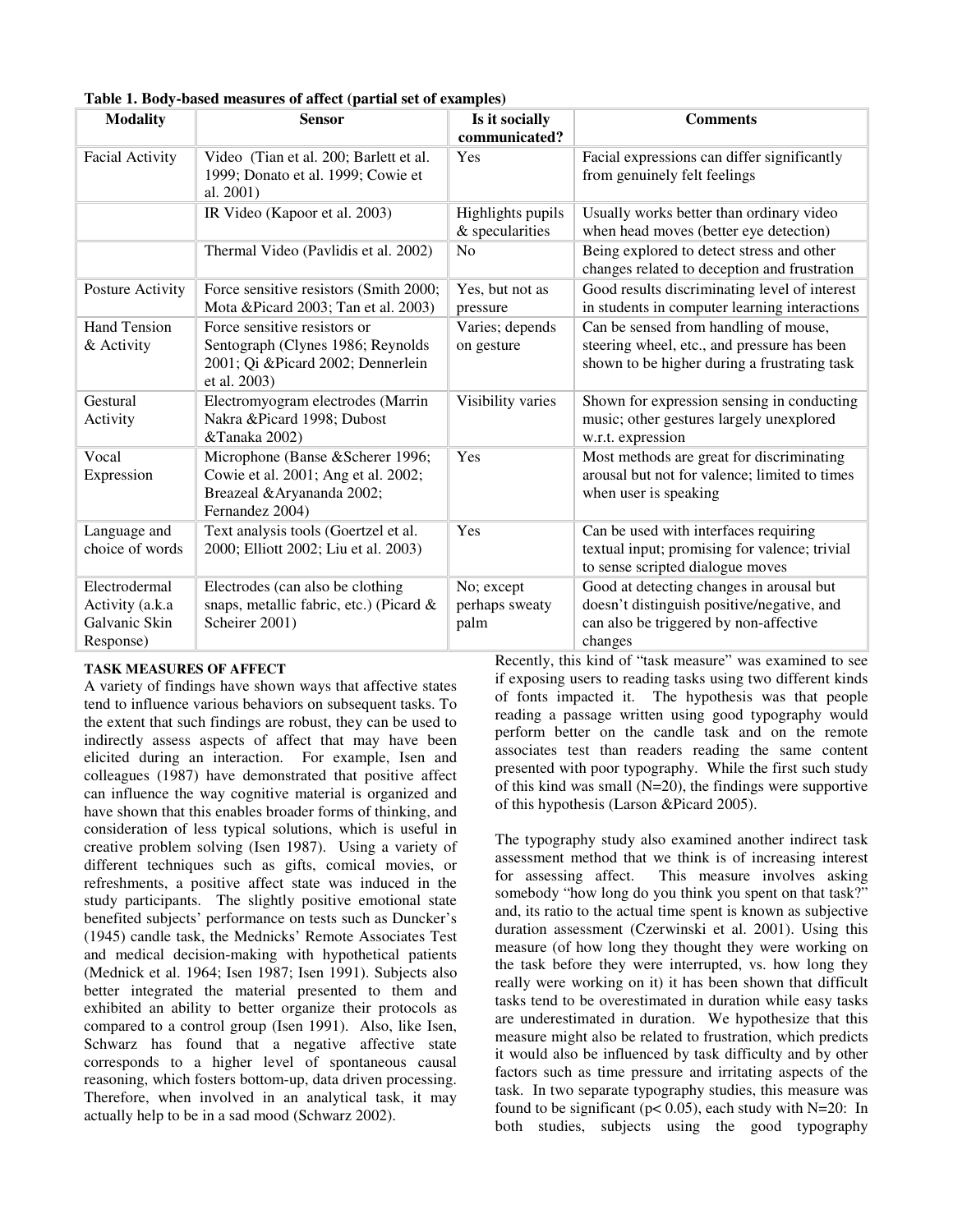underestimated their reading times by a significantly larger amount than did subjects using bad typography. In one of the studies, this difference held even though subjects' selfreports of the quality of the typography did not differ significantly.

We have been interested in the generality of such timebased measures for indirectly assessing affect. Recently, Picard and Liu proposed a new variation, "relative subjective count (RSC)," based on asking people who were interrupted many times during the day by the technology being investigated, "How many times does it *seem* like you were interrupted by this technology?" This perceived number was divided by the actual number of interruptions To obtain the RSC. Comparing two nearly identical systems, which differed mainly in their expressions of empathy, they found that people had a significantly lower RSC when the technology was empathetic. This measure also agreed with self-reported views of how stressful the technology was. We suggest that the RSC might provide a new indirect way of assessing affect related to the stress or irritation associated with an interaction (Liu 2004).

While these kinds of assessment measures are new and require much more investigation before they are fully understood, they potentially offer a nice alternative for exploring certain states such as stress and frustration related to an interaction without having to ask directly about any negative aspects of the user's experience.

In another area of interest, Lerner, et al. have shown that affect has important influences on economic decisionmaking. Positive affect was shown to reverse the endowment effect (the tendency for selling prices to exceed buying or ''choice'' prices for the same object), while negative affect eliminated the endowment effect (Lerner et al. 2004). The affect, in this case, was evoked by using the viewing of movies, followed by a writing task in which the subjects attempted to write about how they would describe how they were feeling to a friend.

We think that behavioral task measures such as these may prove powerful for indirectly assessing when a desired positive state has likely been achieved in a group of individuals. While they are not as direct as measuring an individual's emotional bodily reaction, and so far the results are only on populations, and not on individuals, these task-based measures can be accomplished without any special sensors or sophisticated analysis. With a large enough group of individuals, the statistical significance can potentially provide a strong assessment.

### **CONCLUSIONS**

We have highlighted several means of assessing affect beyond directly asking somebody what they are feeling. One can imagine an interface interaction in which the user's facial and electrodermal activity are monitored for valence and arousal information, and the interaction is

followed by an assessment task such as the Duncker's Candle Test, where better success is expected with more positive affect. Thus, information about the user's affect can be gleaned from the physiological sources as well as the task performance. This data could additionally be compared against self-reported measures. There is a lot of room for new methods to be discovered; the ones we have presented here are just a few of the possibilities.

#### **REFERENCES**

- Ang, J., R. Dhillon, A. Krupski, E. Shriberg and A. Stolcke (2002). Prosody-based automatic detection of annoyance and frustration in human-computer dialog. In Proc. International Conference Spoken Language Processing (ICSLP), Denver.
- Banse, R. and K. R. Scherer (1996). "Acoustic Profiles in vocal emotion expression." Journal of Personality and Social Psychology **70**(3): 614-636.
- Barlett, M. A., J. C. Hager, P. Ekman and T. Sejnowski (1999). "Measuring facial expressions by computer image analysis." Psychophysiology **36**(2): 253-263.
- Breazeal, C. and L. Aryananda (2002). "Recognizing affective intent in robot directed speech." Autonomous Robots **12**(1): 83-104.
- Clynes, D. M. (1986). Sentics. Cambridge, MA, MIT Press.
- Cowie, R., E. Douglas-Cowie, N. Tsapatsoulis, G. Votsis, S. Kollias, W. Fellenz and J. G. Taylor (2001). "Emotion recognition in human-computer interaction." IEEE Signal Processing Magazine **18**(1): 33-80.
- Czerwinski, M., E. Horvitz and E. Cutrell (2001). Subjective Duration Assessment: An Implicit Probe for Software Usability. Proceedings of IHM-HCI 2001 Conference, Lille, France.
- Dennerlein, J., T. Becker, P. Johnson, C. Reynolds and R. W. Picard (2003). Frustrating Computer Users Increases Exposure to Physical Factors. Proceedings of the International Ergonomics Association, Seoul, Korea.
- DeSilva, L. C., T. Miyasato and R. Nakatsu (1997). Facial Emotion Recognition using Multi-modal Information. Proceedings of IEEE International Conference on Information, Communications, and Signal Processing, Singapore.
- Donato, G., M. Barlett, J. Hager, P. Ekman and T. Sejnowski (1999). "Classifying facial actions." IEEE Patter Analysis and Machine Intelligence **2**(10): 974- 989.
- Dubost, G. and A. Tanaka (2002). A Wireless, Networkbased Biosensor Interface for Music. Proceedings of International Computer Music Conference, Goeteborg, ICMA.
- Elliott, C. (2002). "The Affective Reasoner: A Process Model of Emotions in a Multi-agent System," PhD Thesis, Northwestern University The Institute for the Learning Sciences
- Fernandez, R. (2004). "A Computational Model for the Automatic Recognition of Affect in Speech," PhD Thesis, MIT Media Arts & Sciences